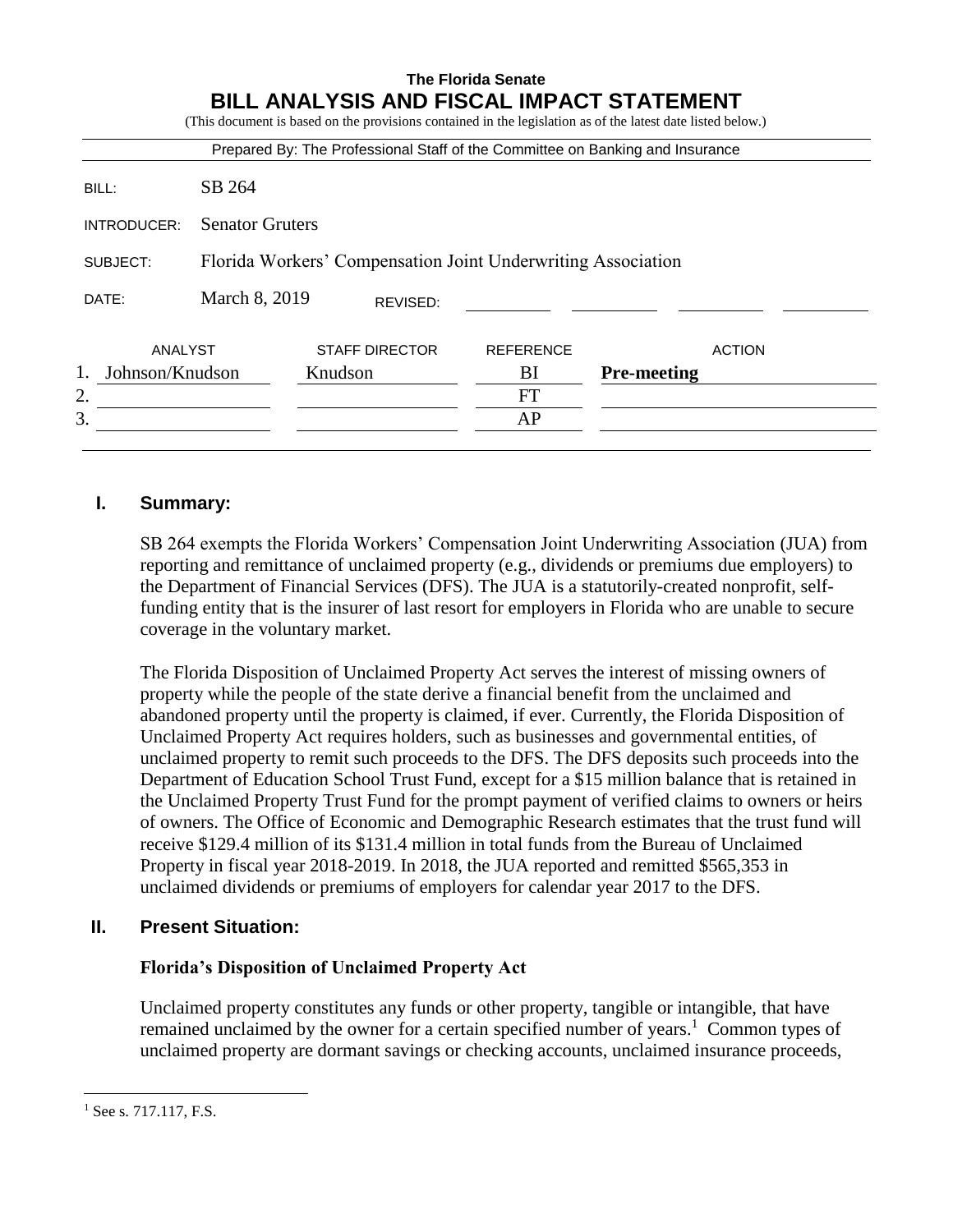stocks, bonds, dividends, uncashed checks, refunds, credit balances, and contents of abandoned safe deposit boxes at financial institutions.<sup>2</sup> The Division of Unclaimed Property, within the Department of Financial Services (DFS), administers Florida's Disposition of Unclaimed Property Act.<sup>3</sup> The DFS is responsible for receiving property from holders, safeguarding this property, locating the rightful owners, and returning property to them.

Owners have the right to claim their property at any time. Financial institutions, insurance companies, governmental entities, and other holders of unclaimed property must report and submit unclaimed property to the DFS before May 1 of each year for the preceding calendar year. Holders of inactive accounts (presumed unclaimed property) are required to use due diligence to locate apparent owners.<sup>4</sup> Once the prescribed period for holding unclaimed property has expired, a holder is required to file a report with DFS by May 1 for all property valued at \$50 or more and presumed unclaimed for the preceding calendar year.<sup>5</sup> The report generally must contain the name and social security number or federal employer identification number, if known, and the last known address of the apparent owner.<sup>6</sup> The report, which includes account information, is uploaded to the DFS unclaimed property website, and the unclaimed property is available to be claimed.<sup>7</sup>

The reporting provisions of s. 717.117, F.S., do not apply to the following circumstances:

- Unclaimed patronage refunds as provided for by contract or through bylaw provisions of entities organized under chapter 425 or that are exempt from ad valorem taxation pursuant to s. 196.2002, F.S.
- Intangible property held, issued, or owing by a business association subject to the jurisdiction of the United States Surface Transportation Board or its successor federal agency if the apparent owner of such intangible property is a business association. The holder of such property does not have any obligation to report, to pay, or to deliver such property to the DFS.
- Credit balances, overpayments, refunds, or outstanding checks owed by a health care provider to a managed care payor with whom the health care provider has a managed care contract, if the credit balances, overpayments, refunds, or outstanding checks become due and owing pursuant to the managed care contract.<sup>8</sup>

Current law places an obligation on the state, DFS, to notify owners of unclaimed property accounts valued at over \$250, in a cost-effective manner, including through attempts to contact the owner directly.<sup>9</sup> The DFS indicates that the means used to find lost property owners include

<sup>&</sup>lt;sup>2</sup> See Department of Financial Services, FLTreasureHunt.Gov General Questions. [https://www.fltreasurehunt.gov/UP-](https://www.fltreasurehunt.gov/UP-Web/sitePages/FAQs.jsp)[Web/sitePages/FAQs.jsp](https://www.fltreasurehunt.gov/UP-Web/sitePages/FAQs.jsp) (last accessed March 6, 2019).

 $3$  Chapter 717, F.S.

<sup>4</sup> Section 717.117(4), F.S.

<sup>5</sup> Section 717.117(3), F.S.

<sup>6</sup> Section 717.117(1), F.S.

<sup>&</sup>lt;sup>7</sup>DFS Unclaimed property website available at<https://www.fltreasurehunt.gov/> (last viewed Feb. 28, 2019).

<sup>8</sup> Section 624.4621, F.S., relating to the regulation of group self-insurance funds, provides another exception. The section provides that any dividend or premium refund that cannot be paid to the applicable member or policyholder or former member or policyholder of the group self-insurer because the former member or policyholder cannot be reasonably located becomes the property of the group self-insurer.

<sup>&</sup>lt;sup>9</sup> Section 717.118(1), F.S.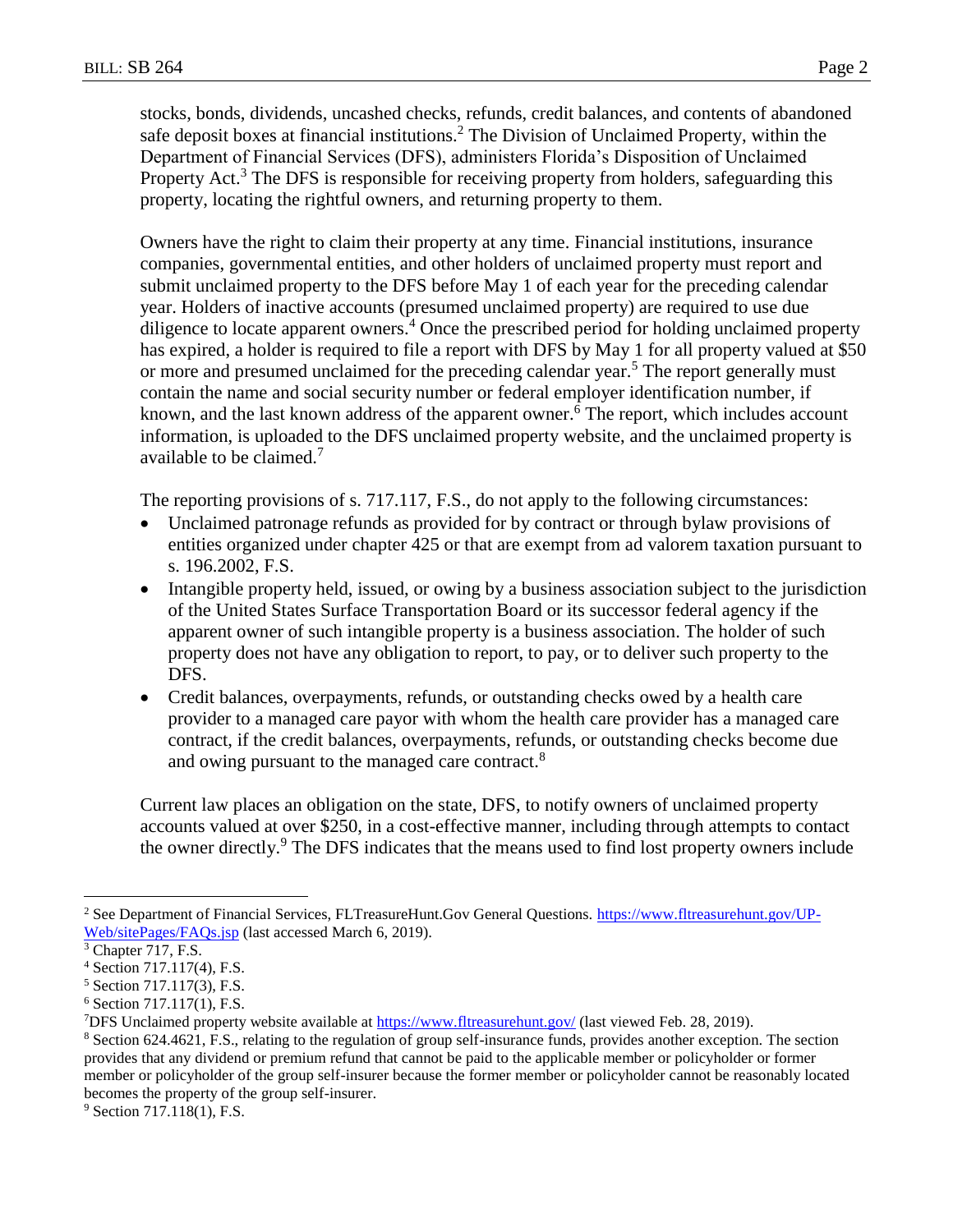social security numbers, direct mailing, motor vehicle records, state payroll records, newspaper advertisements, and the state website.

Five years is the dormancy period for most types of property, and it is the default dormancy period for any property types for which a dormancy period is not provided in statute.<sup>10</sup> The dormancy period for all property types of any governmental entity, or subdivision thereof, is one year, as is the case with property held by any government entity or subdivision thereof, or statutorily-created entity such as the JUA or Citizens Insurance (created by legislature, governed by the Cabinet or by a board appointed by elected officials).<sup>11</sup>

All funds from unclaimed property, including proceeds from the sale of safe deposit items and securities, are deposited into the Abandoned Property Trust Fund. The trust fund entirely finances program operations and pays owner claims. The department retains a balance, not to exceed \$15 million, in the trust fund to enable prompt claim payments. The remaining unclaimed funds are transferred into the State School Fund to support public education. The State School Fund will receive an estimated \$129.4 million in unclaimed property during the 2018-2019 fiscal year. $^{12}$ 

## **Florida Workers' Compensation Joint Underwriting Association**

The Legislature created the Workers' Compensation Joint Underwriting Association<sup>13</sup> (JUA) as a nonprofit, self-funding entity that is the insurer of last resort for employers in Florida who are unable to secure coverage in the voluntary market.<sup>14</sup> The board of the JUA is composed of a nine-member board of governors appointed by the Financial Services Commission. 15

The JUA establishes three tiers of employers, grouped according to their loss experience, for purposes of establishing rates. Tier One employers have good loss experience, Tier Two employers have loss experience inferior to those in Tier One, and Tier Three employers have loss experience that do not qualify them for Tier One or Tier Two.<sup>16</sup> For 2019, the JUA will charge rates based on premiums in the voluntary market, adjusted upward by 5 percent for Tier One employers, 20 percent for Tier Two employers, and 42 percent for Tier Three employers.<sup>17</sup>

Prior to the workers' compensation reforms in 2003, the JUA experienced a significant increase in the number of policies due to availability and affordability issues in the private market. The

 $\overline{a}$ 

<https://www.fwcjua.com/Home/DisplayDocument?intDocId=5353> (last accessed March 6, 2019).

<sup>&</sup>lt;sup>10</sup> Section 717.102, F.S.

<sup>&</sup>lt;sup>11</sup> Section 717.113, F.S., provides that all intangible property held for the owner by any court, government or governmental subdivision or agency, public corporation, or public authority that has not been claimed by the owner for more than 1 year after it became payable or distributable is presumed unclaimed.

<sup>&</sup>lt;sup>12</sup> See Section V., Fiscal Impact Statement C. Public Sector Impact in this analysis.

<sup>&</sup>lt;sup>13</sup> The JUA was created in 1993 and was the successor of the Florida Workers' Insurance Plan. Ch. 93-415, L.O.F.

<sup>&</sup>lt;sup>14</sup> According to the JUA, it has applied for federal tax exemption, status as of July 1, 2007, and the requested ruling is pending. Correspondence on file with Senate Banking and Insurance Committee.

 $15$  Section 627.311(5)(b), F.S.

 $16$  Section 627.311(5)(c)22., F.S.

<sup>&</sup>lt;sup>17</sup> See Office of Insurance Regulation, Letter from Sandra Starnes, Office of Insurance Regulation Director Property  $\&$ Casualty Product Review, to Michael K. Clearly, Florida Workers' Compensation Joint Underwriting Association Operations Manager, regarding OIR File Number FWC 18-12920 (Dec. 19, 2018).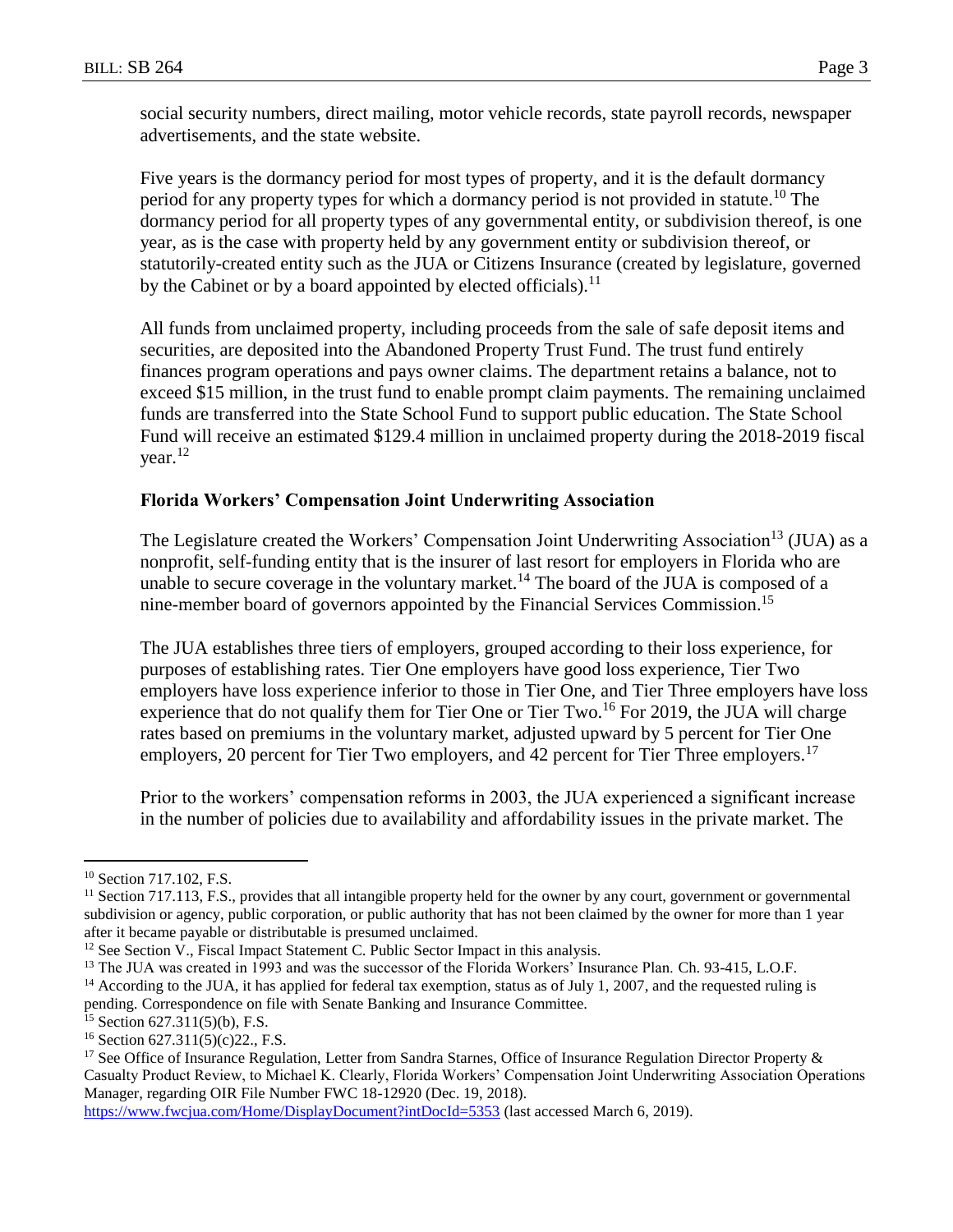2003 reforms revised the JUA to address affordability and availability for small employers and charitable and nonprofit organizations by creating a new subplan for such employers, limiting premiums to no more than 125 percent of the rate in the voluntary market, and authorizing assessments against employers if the subplan experienced a deficit.<sup>18</sup> According to the JUA no assessments have been levied on employers.

Policyholders of the JUA sometimes receive dividends and premium refunds, which are provided 7 years after the policy year. If the insured cannot be found, the JUA must remit the property to DFS once it has been unclaimed for more than 1 year after it became payable or distributable pursuant to s. 717.113, F.S.

## *Financial Condition of the FWCJUA*

For calendar year 2017, the FWCJA recognized a surplus of \$87,937,954. As of September 30, 2018, the FWCJUA recognized a \$91,938,906, surplus. This information is delineated below by subplan and tier, as follows:

| Subplan/Tier           | <b>Effective Date of</b><br>Subplan/Tier | <b>September 30, 2018</b><br><b>Total Surplus or Deficit</b> | 2017 Total Surplus or<br>(Deficit) |
|------------------------|------------------------------------------|--------------------------------------------------------------|------------------------------------|
| Subplans P, A, and C   | January 1, 1994                          | \$39,883,694                                                 | \$39,171,914                       |
| Subplan D              | July 1, 2003                             | (\$118,309)                                                  | $($118,309)^{19}$                  |
| Tier 1                 | July 1, 2004                             | \$6,849,573                                                  | \$5,961,950                        |
| Tier 2                 | July 1, 2004                             | \$15,038,034                                                 | \$12,962,723                       |
| Tier 3                 | July 1, 2004                             | \$30,285,914                                                 | \$29,959,676                       |
| Net Surplus or Deficit |                                          | \$91,938,906                                                 | \$87,937,954                       |

### **III. Effect of Proposed Changes:**

**Section 1** amends s. 627.311, F.S., to provide that any dividend or premium refund issued by the Florida Workers' Compensation Joint Underwriting Association that cannot be paid to a former insured because the former insured cannot be reasonably located would be retained by the WCJUA for future use.

**Section 2** provides this act takes effect upon becoming law.

### **IV. Constitutional Issues:**

A. Municipality/County Mandates Restrictions:

None.

B. Public Records/Open Meetings Issues:

None.

<sup>18</sup> See s. 35, Ch. 2003-412, L.O.F.

<sup>&</sup>lt;sup>19</sup> The JUA estimates that total state funds needed to fund the Subplan D deficit through the contingency reserve are approximately \$4.2 million, which is \$3.7 million less than the \$7.9 million already appropriated and received from the Florida Legislature, and thus, no additional cash needs are anticipated. See correspondence from WCJUA to the OIR, dated July 13, 2018, on file with Senate Committee on Banking and Insurance.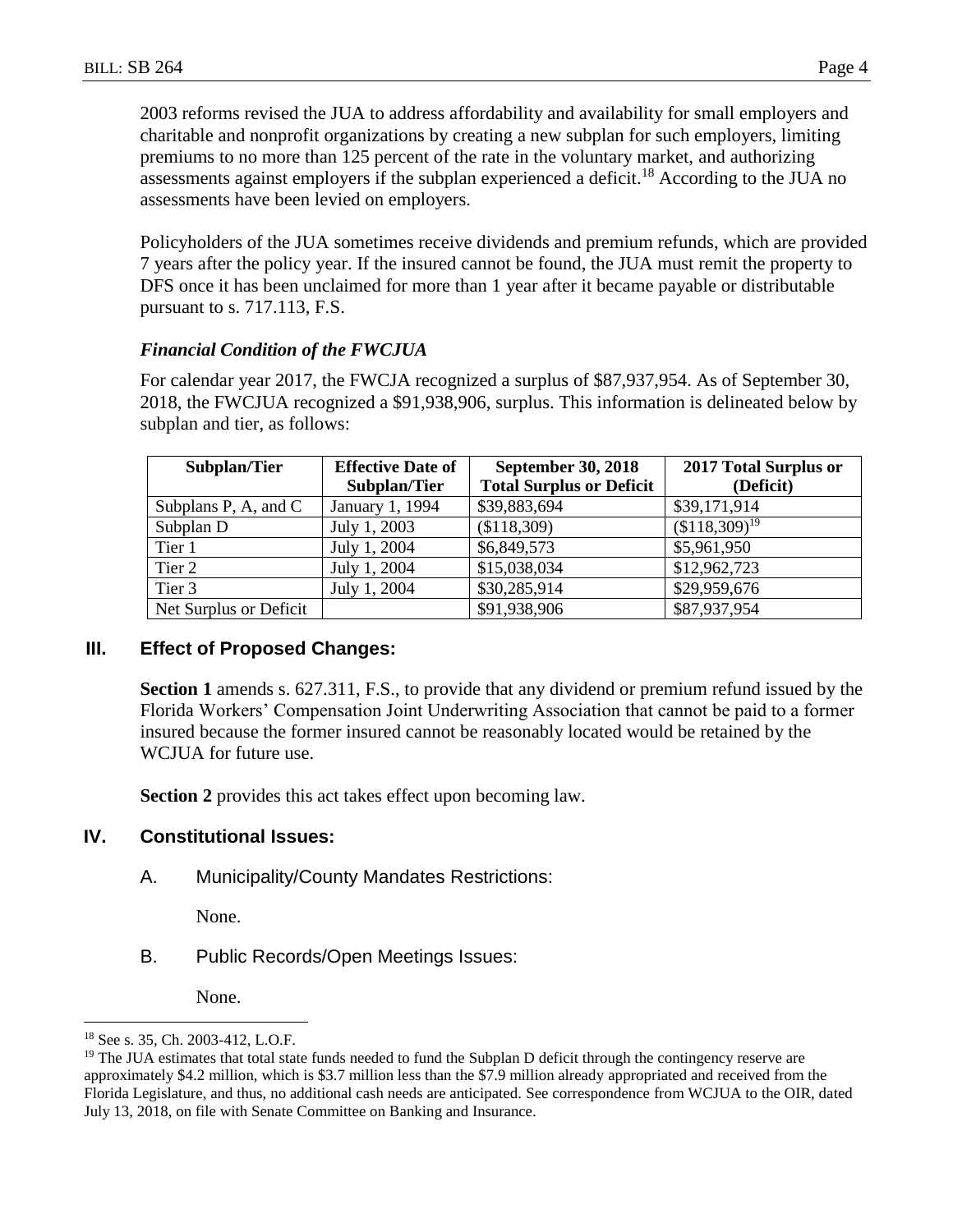$\overline{a}$ 

C. Trust Funds Restrictions:

None.

D. State Tax or Fee Increases:

None.

E. Other Constitutional Issues:

None.

## **V. Fiscal Impact Statement:**

A. Tax/Fee Issues:

None.

B. Private Sector Impact:

The bill may reduce the ability of employer insureds and their heirs to take possession of dividends and premium refunds. Such dividends and refunds will no longer be remitted to the DFS and listed on the website of the Division of Unclaimed Property, [www.fltreasurehunt.gov,](http://www.fltreasurehunt.gov/) which allows Floridians to claim their unclaimed property at any time.

The retention by the JUA of unclaimed property will reduce the likelihood of an assessment of policyholders of the JUA or in the private market in the event the JUA runs a deficit. To date, the JUA has never had to assess policyholders.

# C. Government Sector Impact:

The bill will cause an indeterminate reduction in State School Trust Fund monies available to fund education. The DFS estimates an average annual reduction in money remitted to the Bureau of Unclaimed Property during the next three fiscal years of \$321,000. The Bureau of Unclaimed Property within DFS provided the following information regarding unclaimed property remitted by the  $JUA$ :<sup>20</sup>

| Report Year | <b>Total Accounts</b> | <b>Total Value</b> | Claimed                | Value of Claimed |
|-------------|-----------------------|--------------------|------------------------|------------------|
|             |                       |                    | Accounts <sup>21</sup> | Accounts         |
| 2013        |                       | \$0                |                        | \$0              |
| 2014        |                       | \$31,654.16        |                        | \$16,407.37      |
| 2015        | 99                    | \$228,649.46       | 29                     | \$94,442.44      |
| 2016        | 43                    | \$170,218.34       | 16                     | \$96,516.19      |
| 2017        | 415                   | \$565,353.39       |                        | \$0              |

<sup>20</sup> See Department of Financial Services, *Department of Financial Services (DFS) 2019 Legislative Bill Analysis for SB 264*, pg. 1, (Jan. 28, 2019).

<sup>&</sup>lt;sup>21</sup> The 2017 accounts were received on January 23, 2019. The DFS chart is dated January 28, 2019. See Department of Financial Services, *Department of Financial Services (DFS) 2019 Legislative Bill Analysis for SB 264*, (Jan. 28, 2019).